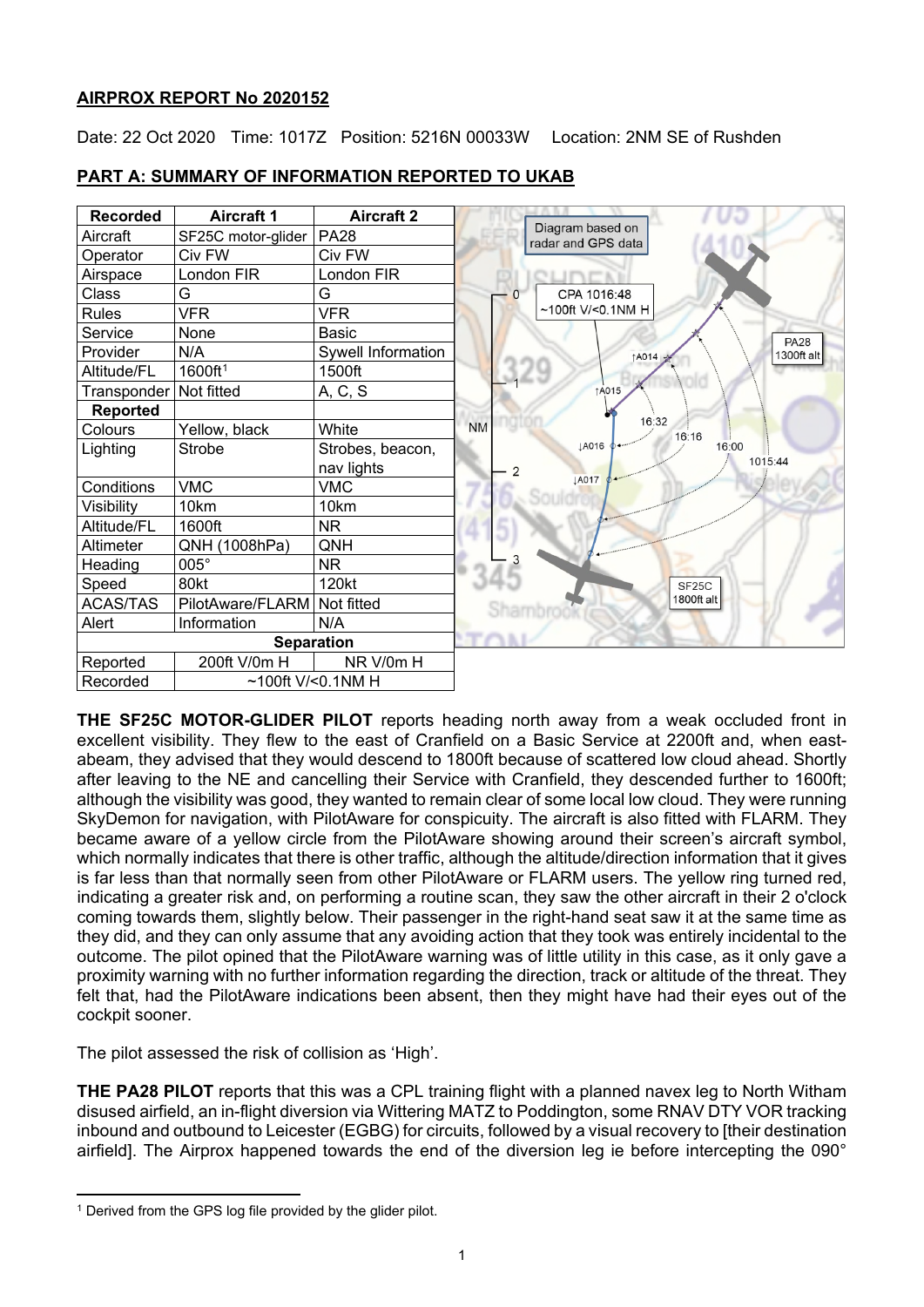radial inbound to DTY VOR. In-flight conditions, visibility etc were fine. The conflicting aircraft was not seen until literally the last few seconds, by which time it was too late to take avoiding action.

The student was carrying out a training diversion, initiated from North Witham disused airfield (approximately 7NM south of Grantham) to Poddington racetrack (approximately 8 NM ESE of Sywell aerodrome and a recent decommissioned disused airfield). The student was well off track to the east of the planned track and made an erroneous track correction, turning south-east when they should have turned south-west. The instructor then abandoned the diversion, pointing out Poddington (a well-known target to the instructor and easily identifiable on the day), asking the student to fly towards it. From their recollection of events, the Airprox happened around the time their aircraft was heading for Poddington and the instructor and student were debriefing elements of the diversion flown. Alertness levels were normal and the workload was reasonably low. Although a good lookout was being maintained by both pilots, they did not see the conflicting aircraft until the last minute, by which time it was too late to take avoiding action. This was the student's third CPL training flight, having previously flown 2 flights on 7th and 9th October. The flight instructor had been flying daily and was in regular flying practise.

The pilot assessed the risk of collision as 'High'.

**THE CRANFIELD CONTROLLER** reports that the SF25C pilot had been in receipt of a Basic Service from Cranfield as they transited through the local area, but had left the frequency. They reported back on the Approach frequency about 5min later that they had just had an Airprox, so the controller confirmed the aircraft's position and that they were not working Cranfield Approach at the time. The pilot's position report was such that the controller had no other aircraft in that area at the time of the Airprox. The pilot then continued en-route and left the frequency again.

**THE SYWELL AFISO** reports that the SF25C pilot did not call them on the day of the Airprox. However, the pilot of the PA28 did call them at 1010Z, with their routing, and reported abeam Lyveden gliding site at 2400ft. A Basic Service was provided with the Sywell QNH 1005 passed. No mention of an Airprox was made during the period that the PA28 pilot was on the Sywell frequency.

### **Factual Background**

The weather at Cranfield was recorded as follows:

METAR EGTC 221020Z 23013KT 9999 SCT010 SCT028 BKN036 11/10 Q1007=

### **Analysis and Investigation**

#### **UKAB Secretariat**

Analysis of the NATS radar reply, coupled with the GPS log files provided by the SF25C glider pilot, was undertaken. A primary radar track could be seen heading northbound and passing approximately 4.3NM to the W of Bedford airfield, which correlated with the SF25C pilot's GPS log trace. At the same time, the PA28 – identified via its transponder returns on SSR – could be seen turning onto a south-westerly heading approximately 4.5NM NNW of Bedford airfield; the 2 aircraft were separated by 5.5NM at this point (see Figure 1).

The 2 aircraft proceeded on near-reciprocal tracks, with minimal deviation from either aircraft, until reaching CPA at 1016:48 (see Figure 2). Whilst the primary radar return from the SF25C was still apparent at CPA, the radar track was deemed to be too inaccurate for the measurement of the CPA because the radar could be seen to 'coast' on numerous occasions whilst it attempted to maintain or predict the track of the primary return. This radar positional error, when compared to the track derived from the GPS log file for the SF25C glider, was at its greatest at or around CPA, so the GPS position of the SF25C glider was compared with the radar position of the PA28 for the measurement of CPA, which gave a vertical separation of ~100ft and a horizontal separation of <0.1NM (GPS position and altitude for the SF25C glider; radar position and SSR Mode C for the PA28).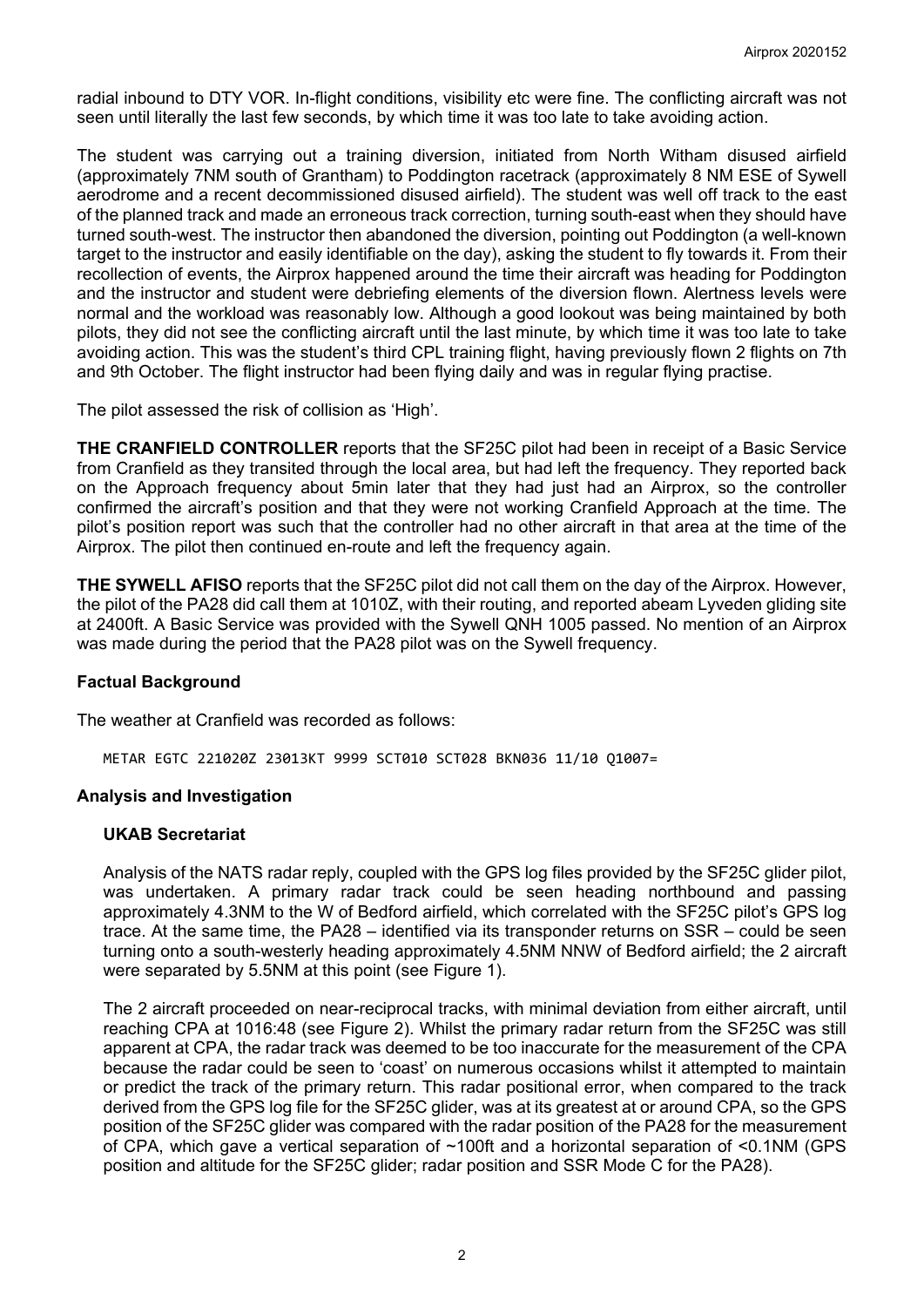



The SF25C glider and PA28 pilots shared an equal responsibility for collision avoidance and not to operate in such proximity to other aircraft as to create a collision hazard.<sup>[2](#page-2-0)</sup> If the incident geometry is considered as head-on or nearly so then both pilots were required to turn to the right.<sup>[3](#page-2-1)</sup> If the incident geometry is considered as converging then the SF25C pilot was required to give way to the PA28.[4](#page-2-2)

# **Summary**

An Airprox was reported when an SF25C motor-glider and a PA28 flew into proximity 2NM SE of Rushden at 1017Z on Thursday 22<sup>nd</sup> October 2020. Both pilots were operating under VFR in VMC; the SF25C pilot was not in receipt of an Air Traffic Service and the PA28 pilot was in receipt of a Basic Service from Sywell Information.

### **PART B: SUMMARY OF THE BOARD'S DISCUSSIONS**

Information available consisted of reports from both pilots, radar photographs/video recordings and reports from the air traffic controller and AFISO involved. Relevant contributory factors mentioned during the Board's discussions are highlighted within the text in bold, with the numbers referring to the Contributory Factors table displayed in Part C.

Due to the exceptional circumstances presented by the coronavirus pandemic, this incident was assessed as part of a 'virtual' UK Airprox Board meeting where members provided a combination of written contributions and dial-in/VTC comments.

The Board first considered the actions of the SF25C pilot and noted that they had been in receipt of a Basic Service from Cranfield approximately 5min prior to the Airprox but had since left the Cranfield frequency and not sought an Air Traffic Service from a different agency. There then followed a lengthy discussion surrounding the provision of the UK Lower Airspace Radar Service (LARS), and how this part of southern UK was once served by military airfields but this is no longer the case. The legacy is that there are areas where there is no LARS coverage, and one of those areas is in the vicinity of Rushden. While the Board lamented this lack of LARS provision in the area where the Airprox took place, members felt that perhaps the SF25C pilot could have called Sywell as they progressed north (**CF2**) [UKAB note: the pilot later informed the UKAB Secretariat that they had pre-selected the frequency of their destination airfield in preparation for their arrival]. Whilst this would have been unlikely

<span id="page-2-0"></span><sup>2</sup> SERA.3205 Proximity.

<span id="page-2-1"></span><sup>3</sup> SERA.3210 Right-of-way (c)(1) Approaching head-on.

<span id="page-2-2"></span><sup>4</sup> SERA.3210 Right-of-way (c)(2) Converging.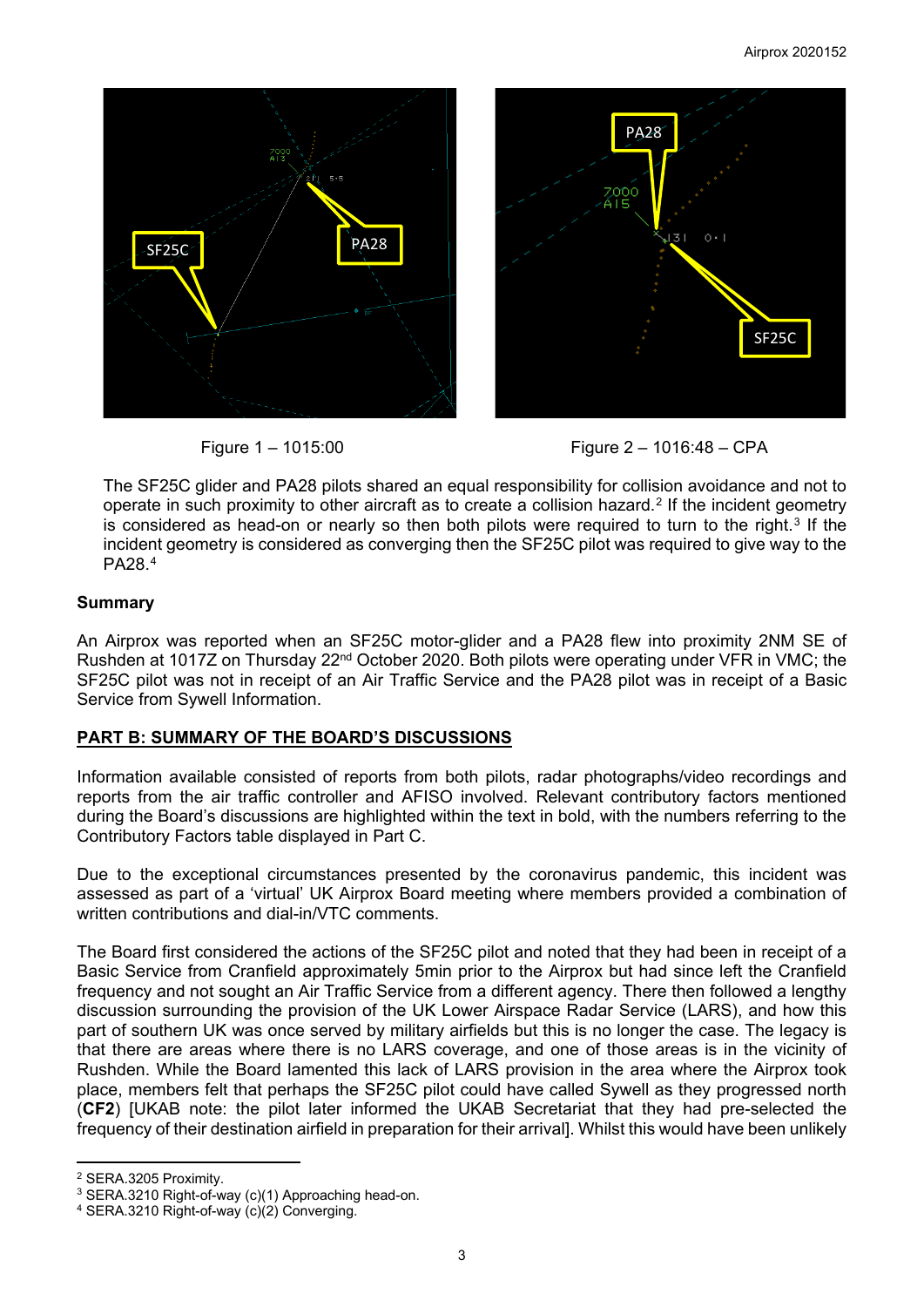to have given them specific situational awareness of the relative position of the PA28, it may have afforded the opportunity – with both aircraft on the same frequency – for the PA28 pilot to note that the SF25C pilot had been progressing northbound in a similar area to themselves and so potentially modify their routing and/or height profile. However, members noted that the SF25C pilot had gained generic situational awareness of the presence of the PA28 through their PilotAware equipment (**CF3**, **CF4**) but that this had not been of sufficient detail for them to be able to either take action on the information presented or to gain early visual contact with the PA28. Indeed, the Board agreed with the SF25C pilot that, in this rare case, the PilotAware warning had probably distracted them from conducting a more detailed lookout scan (**CF5**) and that this had led to them sighting the PA28 too late to materially increase the separation between the 2 aircraft (**CF7**).

Next, the Board considered the actions of the PA28 pilot and heard from a GA pilot and instructor member that the prevailing weather conditions had probably limited their choice of operating altitude. Furthermore, members felt it likely that their lookout scan had been compromised slightly by their debriefing of a previous airborne exercise. Without any equipment on-board capable of detecting the presence of the SF25C, members agreed that the PA28 pilot had not had any situational awareness of the presence of the other aircraft (**CF3**) and that they, also, had not seen it until it had been too late to take any meaningful avoiding action (**CF7**).

The Board then considered the actions of the Cranfield controller and Sywell AFISO and noted that the Cranfield controller had supplied a report that showed that they had played no part in the event, other than to receive the airborne Airprox report from the SF25C pilot. Although not a factor in this Airprox, members wished to remind pilots that when re-contacting an agency from which a pilot has been receiving an Air Traffic Service but has since left the frequency, a new Service – if required – will need to be agreed upon re-contact. Finally, the Board also noted that, although the PA28 pilot had been in receipt of a Basic Service from the Sywell AFISO at the time of the Airprox, the AFISO had no knowledge of the presence of the SF25C and, in any case, had not been required to monitor the PA28 under the terms of the agreed Service (**CF1**).

Turning to the risk involved in this event, the Board was grateful to the SF25C pilot for providing their GPS log file because, without a secondary surveillance radar response from their aircraft (due to it not being equipped with a transponder), the GPS data had enhanced the Board's understanding of the event. Members noted that both pilots had assessed the collision risk as 'High' and that neither pilot had considered that there had been any time to take any action that would have materially increased the separation. They also noted that the measured separation was around 100ft vertically and that some (<0.1NM) lateral separation had also existed. Therefore, the Board concluded that safety had not been assured and that a risk of collision had existed (**CF6**). Consequently, a Risk Category B was assigned to this event.

# **PART C: ASSESSMENT OF CONTRIBUTORY FACTORS AND RISK**

### Contributory Factors:

|                | 2020152                                                        |                                            |                                                                  |  |  |  |  |  |  |  |
|----------------|----------------------------------------------------------------|--------------------------------------------|------------------------------------------------------------------|--|--|--|--|--|--|--|
| CF.            | Factor                                                         | <b>Description</b>                         | <b>Amplification</b>                                             |  |  |  |  |  |  |  |
|                | <b>Ground Elements</b>                                         |                                            |                                                                  |  |  |  |  |  |  |  |
|                | • Situational Awareness and Action                             |                                            |                                                                  |  |  |  |  |  |  |  |
|                | Contextual                                                     | • ANS Flight Information Provision         | Not required to monitor the aircraft under the agreed<br>service |  |  |  |  |  |  |  |
|                | <b>Flight Elements</b>                                         |                                            |                                                                  |  |  |  |  |  |  |  |
|                | <b>• Tactical Planning and Execution</b>                       |                                            |                                                                  |  |  |  |  |  |  |  |
| $\overline{2}$ | <b>Human Factors</b>                                           | • Communications by Flight Crew with ANS   | Pilot did not communicate with appropriate ATS<br>provider       |  |  |  |  |  |  |  |
|                | • Situational Awareness of the Conflicting Aircraft and Action |                                            |                                                                  |  |  |  |  |  |  |  |
| 3              | Contextual                                                     | • Situational Awareness and Sensory Events | The pilot had generic, late or no Situational Awareness          |  |  |  |  |  |  |  |
|                | • Electronic Warning System Operation and Compliance           |                                            |                                                                  |  |  |  |  |  |  |  |
| 4              | Contextual                                                     | • Other warning system operation           | Warning from a system other than TCAS                            |  |  |  |  |  |  |  |